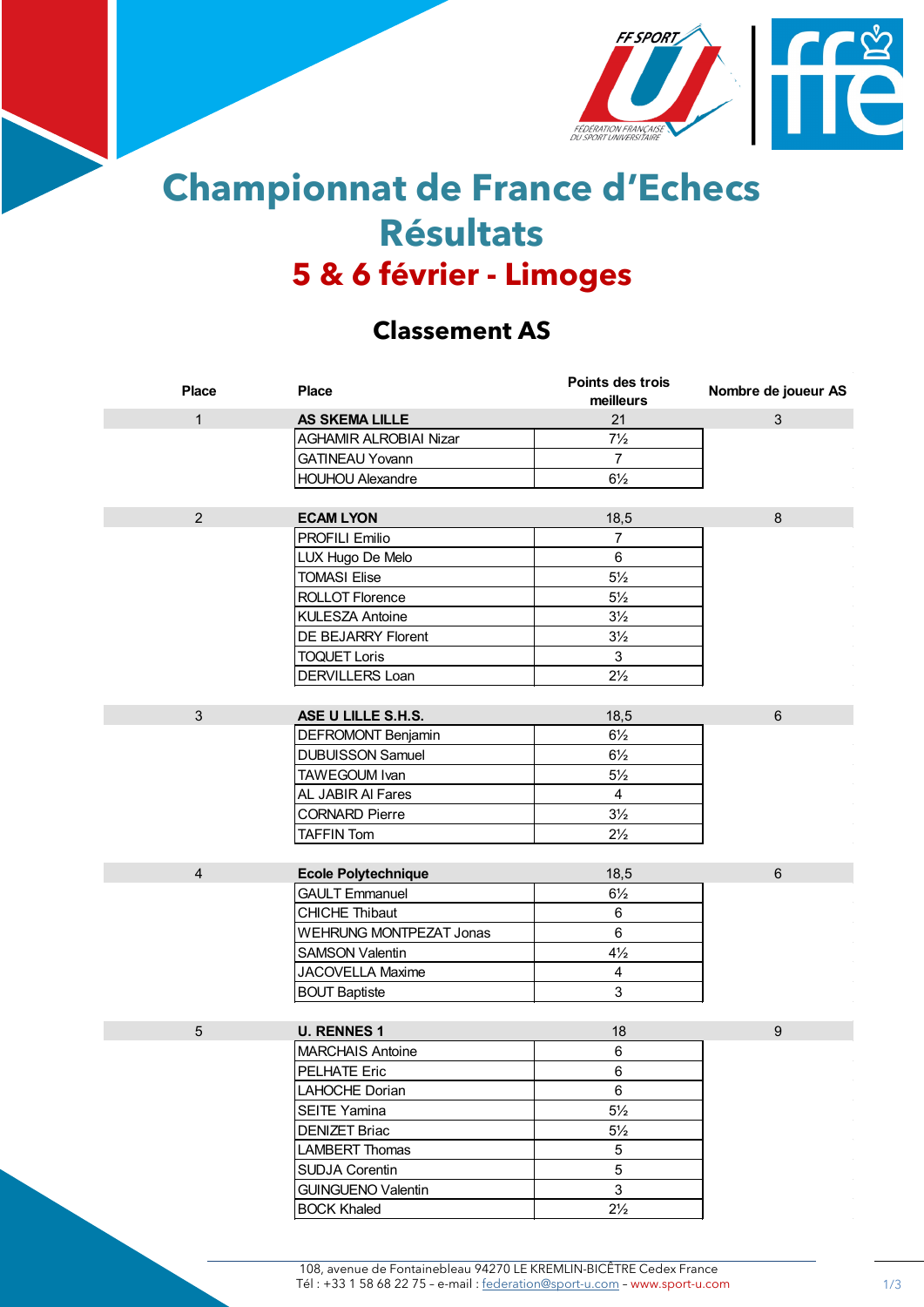

|                  | <b>VIERS Alexandre</b>       | $5\frac{1}{2}$          |                |
|------------------|------------------------------|-------------------------|----------------|
|                  | <b>COUSSY Tyffanie</b>       | 5                       |                |
|                  | <b>CORRADI Manoa</b>         | $4\frac{1}{2}$          |                |
|                  | LE CORRONC Yohan             | $\overline{\mathbf{4}}$ |                |
|                  | <b>DUSSOUR Francois</b>      | $\overline{\mathbf{4}}$ |                |
|                  | PETIT Theo                   | $\overline{\mathbf{4}}$ |                |
|                  | ETAVARD Alexandre            | 4                       |                |
|                  | <b>HERBEPIN Raphael</b>      | 3                       |                |
|                  | <b>SERVANTY Theo</b>         | $2\frac{1}{2}$          |                |
|                  | <b>GRIMAUD Heloise</b>       | $2\frac{1}{2}$          |                |
|                  | <b>PECHER Melanie</b>        | $\mathbf{1}$            |                |
|                  | <b>CROMBEZ Jules</b>         | 1                       |                |
|                  |                              |                         |                |
| $\overline{7}$   | UNIVERSITÉ PARIS DAUPHINE    | 15,5                    | 12             |
|                  | <b>SCHMUCK Corentin</b>      | $5\frac{1}{2}$          |                |
|                  | <b>STAMBOULIAN Brice</b>     | 5                       |                |
|                  | FONTE SANCHEZ Paula          | 5                       |                |
|                  | <b>LEVESQUE Guillaume</b>    | 5                       |                |
|                  | FONTE SANCHEZ Claudia        | $4\frac{1}{2}$          |                |
|                  | <b>COGNEAUX Nathaniel</b>    | $4\frac{1}{2}$          |                |
|                  | <b>CHEMLA Oscar</b>          | $\overline{\mathbf{4}}$ |                |
|                  | <b>HEIDSIECK Balthus</b>     | 4                       |                |
|                  | <b>SILVA Gabriel</b>         | $\overline{4}$          |                |
|                  | <b>SCHIERER Joschka</b>      | $3\frac{1}{2}$          |                |
|                  | <b>AGRIOPOULOS Alexandre</b> | $3\frac{1}{2}$          |                |
|                  | NOUVEAU Hadrien              | $3\frac{1}{2}$          |                |
|                  |                              |                         |                |
| $\bf 8$          | <b>AS UCASA</b>              | 15,5                    | 5              |
|                  | <b>BOUSLIMI Nabil</b>        | $5\frac{1}{2}$          |                |
|                  | SABIANI Chjara               | 5                       |                |
|                  | <b>BUNOUST Lucas</b>         | $5\phantom{.0}$         |                |
|                  | <b>BRUNEL Axel</b>           | $4\frac{1}{2}$          |                |
|                  | <b>MORISON Julien</b>        | $4\frac{1}{2}$          |                |
|                  |                              |                         |                |
| $\boldsymbol{9}$ | <b>ENSAI</b>                 | 15                      | $\overline{4}$ |
|                  | <b>BREMOND Abel</b>          | $5\frac{1}{2}$          |                |
|                  | <b>DESPOUYS Colin</b>        | 5                       |                |
|                  | <b>MOURET Paul</b>           | $4\frac{1}{2}$          |                |
|                  | RIGAUD Titouan               | $\overline{4}$          |                |

6 **ASUL** 17,5 14

BUDAK Rewi 6<sup>1/2</sup> LAUFERON Augustin 5<sup>1</sup>/<sub>2</sub>